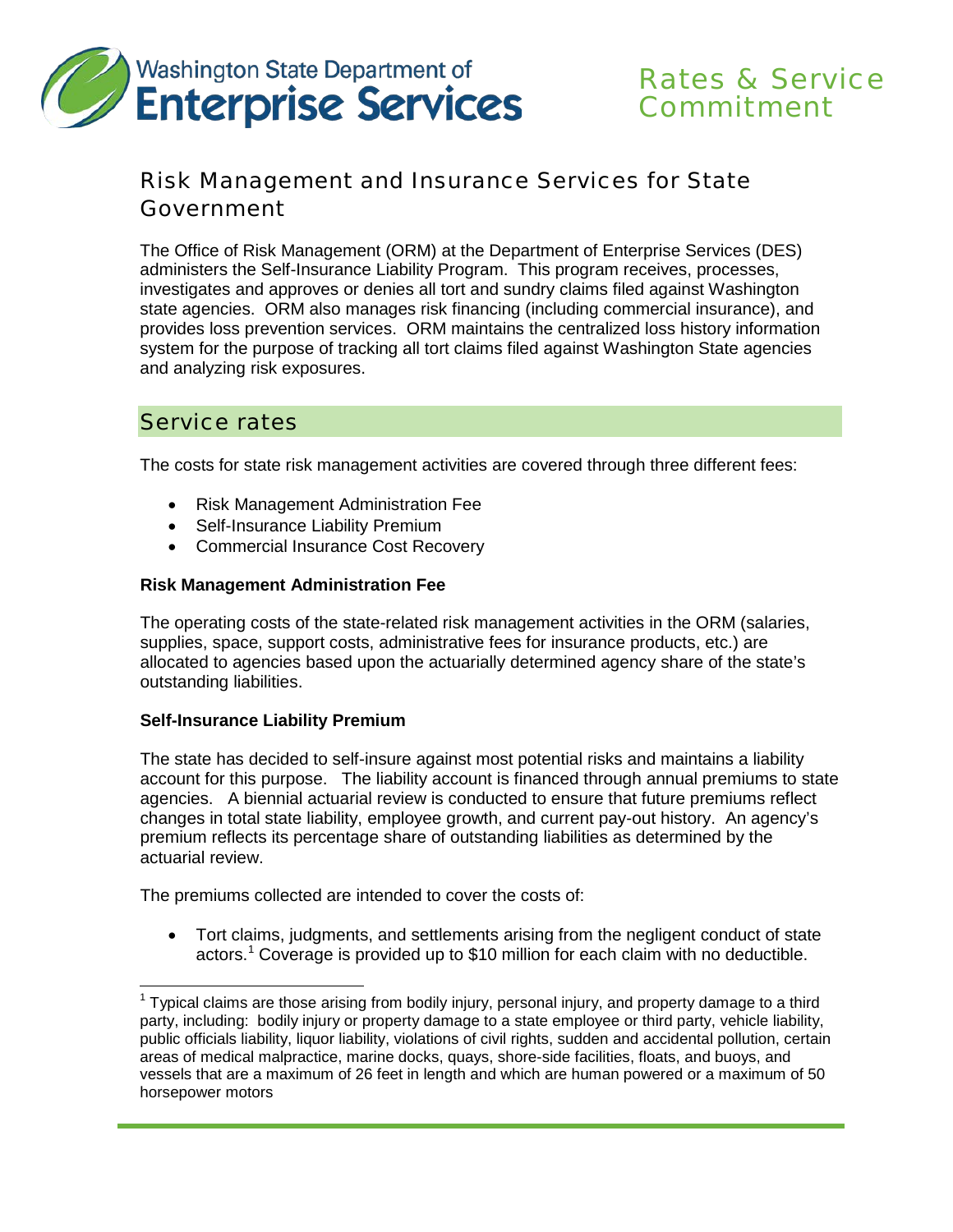• Attorney general defense fees

#### **Commercial Insurance Cost Recovery**

There are certain exposures that are excluded from the Self Insurance Liability Program: property loss, marine and aviation exposure, equipment breakdown, theft, to name just a few. The Office of Risk Management finances losses associated with these exposures by purchasing a variety of commercial property and casualty insurance policies. Costs of policies are passed on to the covered agencies.

## Available services

ORM receives all tort claims and records them in a centralized claims database. ORM then reviews all claims to determine an initial valuation and assigns the claims to the appropriate office to investigate, negotiate, compromise, and settle the claim. Over 60% of the claims received are retained at ORM where, with the assistance of the affected state agency, the claims are paid or denied. ORM seeks to minimize the costs of litigation by investigating and resolving claims, when probable liability exists, at the claim stage.

To identify and better manage risk exposures, ORM assists state agencies and provides training and education in applying loss prevention techniques. The Department of Enterprise Services also offers a variety of risk management training and education courses. In addition, ORM develops and implements statewide policies and programs designed to identify and avoid, or reduce, major exposures. ORM routinely reviews agency enterprise risk management and loss control programs to suggest improvements and recognize successful initiatives, safety policies and procedures. Statutes direct ORM to provide loss prevention assistance to small agencies as needed.

Certificates of Insurance are issued by the Office of Risk Management when needed to verify that agencies are covered under the Self Insurance Liability Program for a specific activity, lease or agreement.

### Who can use these services?

ORM provides these services to all state agencies, colleges and universities (except the University of Washington). ORM also works with individual private citizens in the resolution of tort claims. All State agencies, colleges and universities are by statute required to participate in the Self-Insurance Liability Program.

### Our service commitments

 $\overline{a}$ 

The Office of Risk Management works to reduce harm, limit losses and protect state assets by managing tort events to a proper resolution. Our goal is for our customers to feel their tort claims are handled in a timely and fair manner. We provide quality insurance services as well as education and outreach to help state agencies fully implement Enterprise Risk Management.